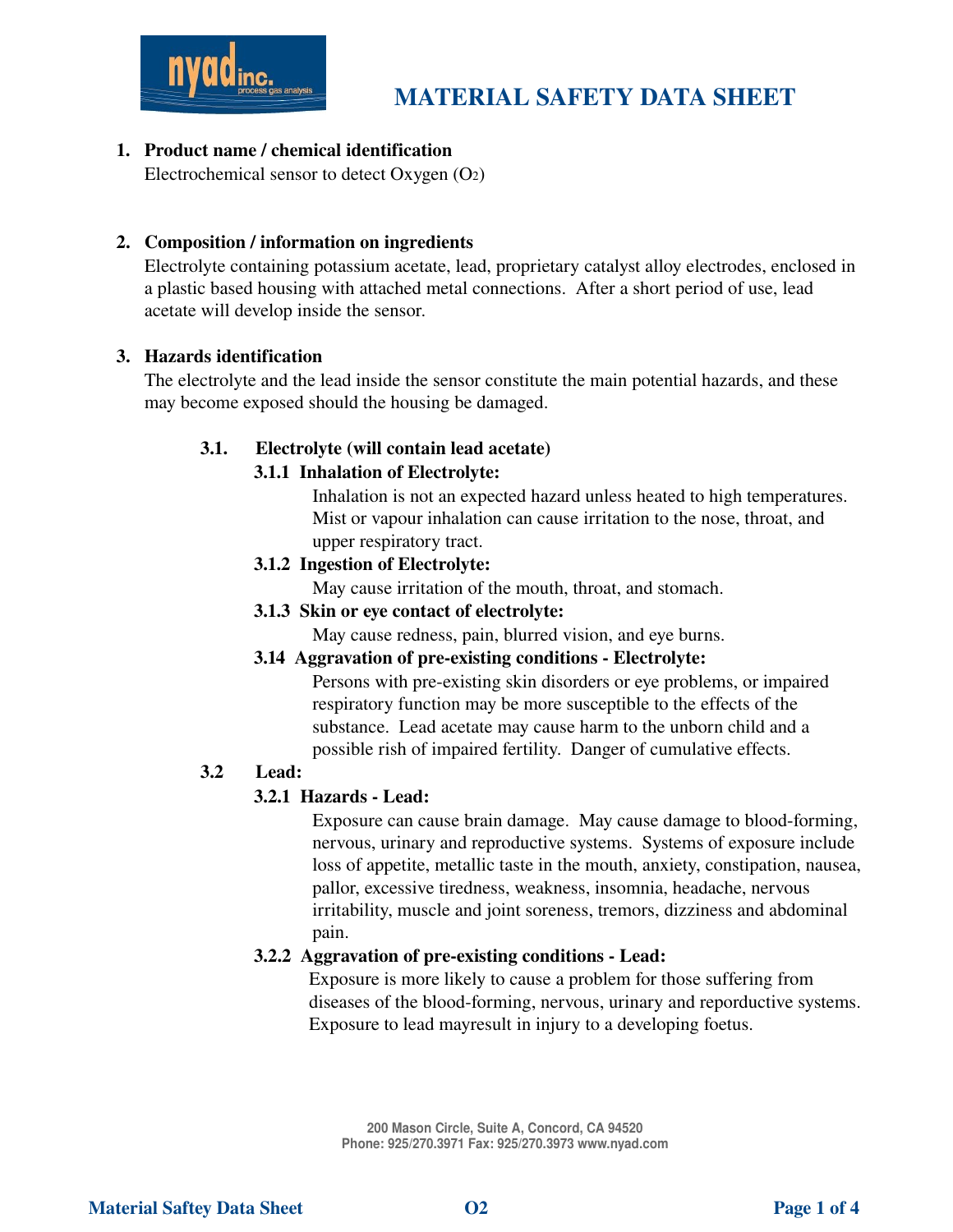#### 4. First-Aid Measures:

### 4.1. In case of leakage and:

## 4.1.1 Eye contact with electrolyte:

 Irrigate thoroughly with water for at least 15 minutes. Obtain medical advice.

# 4.1.2 Inhalation of electrolyte:

Remove to fresh air. Obtain medical advice.

# 4.1.3 Skin contact with electrolyte:

 Immediately flush the skin thoroughly with water for at least 15 minutes. Remove contaminated clothing and wash before re-use. Obtain medical a dvice if continued irraitation.

# 4.1.4 Ingestion of electrolyte:

If swallowed DO NOT INDUCE VOMITING. Wash out mouth thoroughly with water and give plenty of water to drink. Obtain medical advice.

# 4.2. In case of physical damage and:

# 4.2.1 Eye contact with lead:

 Irrigate thoroughly with water for at least 15 minutes. Obtain medical advice.

# 4.2.2 Inhalation of lead, fumes or dust:

Remove to fresh air. Obtain medical advice.

## 4.2.3 Skin contact with lead:

 Immediately flush the skin thoroughly with water for at least 15 minutes. Remove contaminated clothing and wash before re-use. Obtain medical advice if continued irraitation.

## 4.1.4 Ingestion of lead:

If swallowed and individual is conscious induce vomiting. Obtain medical attention.

## 5. Fire Fighting Measure:

## 5.1 Fire:

Not considered to be a fire hazard.

## 5.2 Explosion:

Not considered to be an explosion hazard.

# 5.3 Fire extinguishing media:

Use any means suitable for extinguishing surrounding fire.

## 6. Accidental release measures:

## 6.1 Damage:

 Should any O2 sensor be so severely damaged or tampered with that the leakage of the contents occurs, then the following procedures should be adopted:

- Avoid skin contact with any lead, liquid or internal component through the use of protective gloves.
- Disconnect O2 cell if it is attached to any equipment.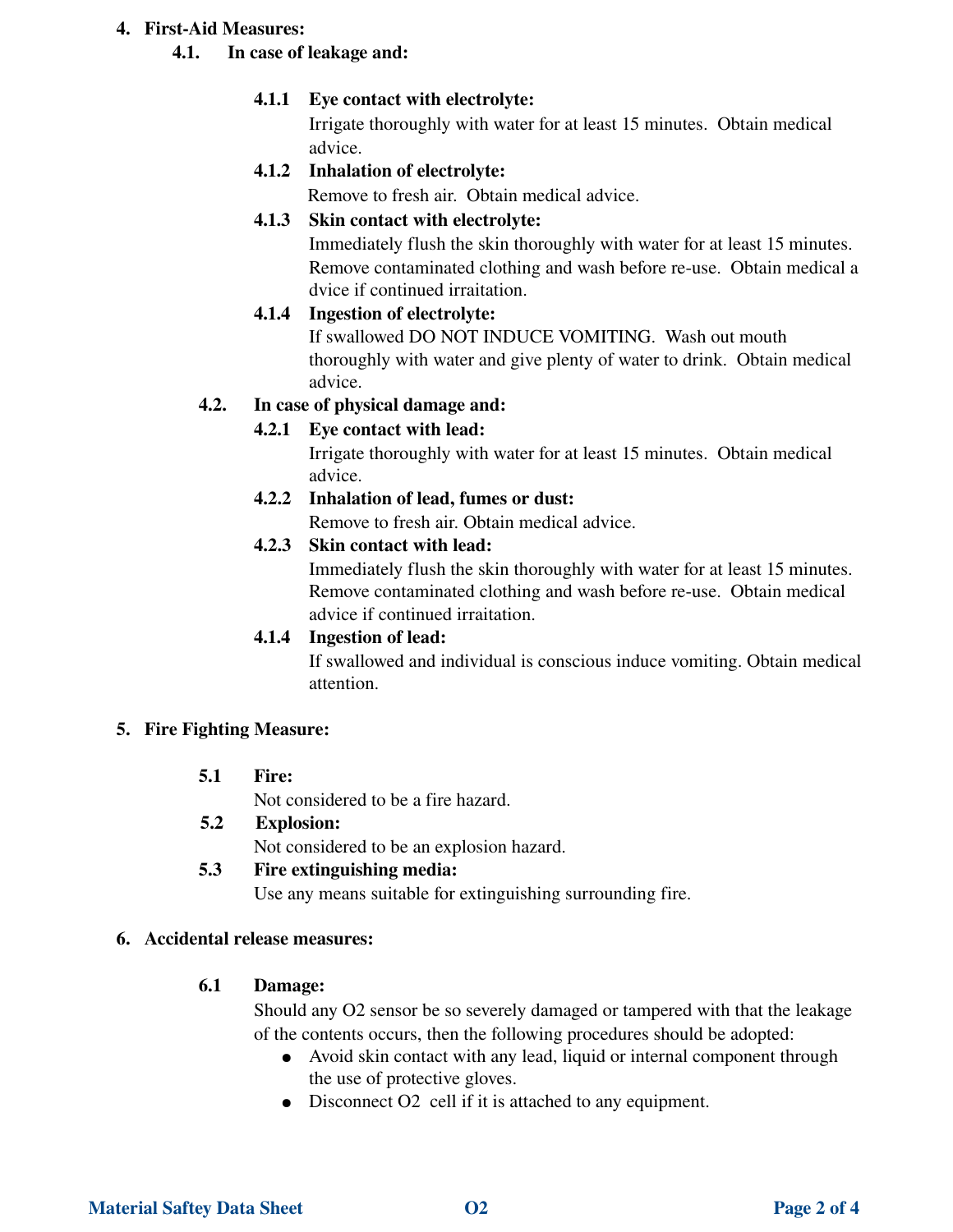- Use copious amounts of clean water to wash away any spilt electrolyte, particulary important in equipment because of corrosive nature of the electrolyte.
- Observe first aid measures in case of eye contact, inhalation, skin contact or ingestion of electrolyte or lead.

#### 7. Handling and Storage:

Must not be exposed to temperatures outside the range specified on the specification sheet. Should not be exposed to organic vapors, which may cause physical damage to the body of the sensor. Must not be stored in areas containing organic solvents or in flammable liquid stores.

### 8. Exposure controls / personal protection:

None in normal operation.

## 9. Physical and chemical properties:

Sensor is a sealed unit.

## 10. Stability and reactivity:

N/A

#### 11. Toxicological information:

Electrolyte is corrosive to eyes, respiratory system and skin.

### 12. Ecological information:

Prolonged exposure in the aquatic and terrestrial environments may lead to the release of some compounds of lead, antimony and arsenic. Very toxic to aquatic organisms.

#### 13. Disposal considerations:

Contains toxic compounds irrespective of physical condition. Should be disposed of according to local waste management requirements and environmental legislation. Should not be burnt since they may evolve toxic fumes.

#### 14. Transport regulations:

Electrochemical gas sensors are classed as non-dangerous and may be transported without special packing, labels, etc. It is important, however, to check any local regulations.

#### 15. Regulatory Information:

#### R-Phrases: 61-33-40-48/20-62

May cause harm to unborn child. Danger of cimulative effects. Limited evidence of a carcinogenic effect. Harmful: danger of serious damage to health by prolonged exposure through inhalation. Possible risk of impaired fertility.

#### S-Phrases: 53-36/37-45

Avoid exposure – obtain special instructions before use. Wear suitable protective clothing and gloves. In case of accident or if you feel unwell, seek medical advice immediately.